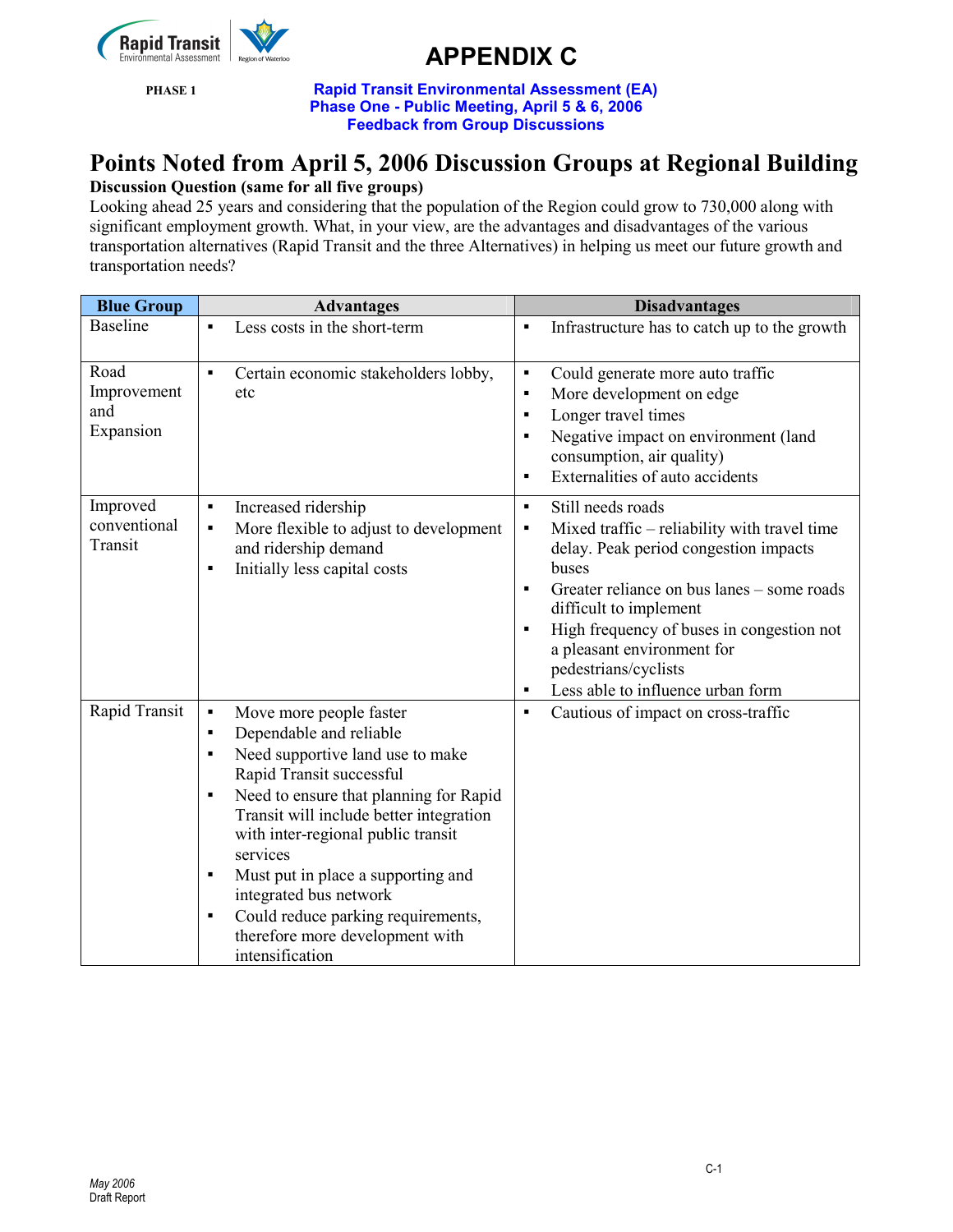

#### PHASE 1 **Rapid Transit Environmental Assessment (EA)** Phase One - Public Meeting, April 5 & 6, 2006 Feedback from Group Discussions

### Points Noted from April 5, 2006 Discussion Groups at Regional Building

| <b>Yellow</b><br>Group                  | <b>Advantages</b>                                                                                                                                                                                                                                                                                                                                                                                                                                                                                                                                                   | <b>Disadvantages</b>                                                                                                                                                                                                                                                                                                                                                                                                                                                     |
|-----------------------------------------|---------------------------------------------------------------------------------------------------------------------------------------------------------------------------------------------------------------------------------------------------------------------------------------------------------------------------------------------------------------------------------------------------------------------------------------------------------------------------------------------------------------------------------------------------------------------|--------------------------------------------------------------------------------------------------------------------------------------------------------------------------------------------------------------------------------------------------------------------------------------------------------------------------------------------------------------------------------------------------------------------------------------------------------------------------|
| <b>Baseline</b>                         | Cheapest / least cost<br>$\blacksquare$<br>Few planning costs<br>$\blacksquare$<br>What citizens expect "status quo"<br>$\blacksquare$<br>Non-decision<br>$\blacksquare$<br>Buy-in from car users<br>$\blacksquare$<br>Path of least resistance<br>$\blacksquare$<br>Congestion of roads will force people to<br>$\blacksquare$<br>use transit                                                                                                                                                                                                                      | Air pollution /emissions<br>$\blacksquare$<br>No incentive for efficient transit<br>$\blacksquare$<br>Unsustainable conventional transit<br>$\blacksquare$<br>Unreliable conventional transit<br>$\blacksquare$<br>Unchecked urban sprawl<br>$\blacksquare$<br>Loss of rural landscape<br>$\blacksquare$<br>Does not support health of urban centres<br>Е<br>After sprawl happens we can't change our<br>П<br>minds                                                      |
| Road<br>Improvement<br>and<br>Expansion | Temporarily relieves congestion<br>$\blacksquare$<br>Most appealing to suburban public<br>$\blacksquare$<br>Addresses personal flexibility of car<br>$\blacksquare$<br>travel<br>Maintains lower density<br>$\blacksquare$                                                                                                                                                                                                                                                                                                                                          | Difficulties during construction<br>$\blacksquare$<br>Right of way is limited on existing roads<br>$\blacksquare$<br>Increased land consumption<br>$\blacksquare$<br>"Bad for transit"<br>$\blacksquare$<br>Capital costs for maintenance<br>п<br>Air pollution<br>$\blacksquare$<br>Urban centres lose charm<br>$\blacksquare$<br>Costs shared by everyone – impacts to<br>$\blacksquare$<br>environment, health, economy<br>Impact beyond our region<br>$\blacksquare$ |
| Improved<br>Conventional<br>Transit     | More access to those without a car<br>$\blacksquare$<br>More flexible for changing routes<br>$\blacksquare$<br>More express buses<br>$\blacksquare$<br>Encourage exploration of alternative<br>$\blacksquare$<br>fuels                                                                                                                                                                                                                                                                                                                                              | Short-term solution for vehicles on the<br>$\blacksquare$<br>road<br>Old buses in service to save money<br>$\blacksquare$<br>Still stuck in traffic and increasing traffic<br>П<br>congestion<br>More buses with fewer people on each -<br>$\blacksquare$<br>expensive and not efficient<br>Air pollution<br>$\blacksquare$                                                                                                                                              |
| Rapid Transit                           | New stations will improve accessibility<br>$\blacksquare$<br>for the disabled<br>Supports countryside line<br>$\blacksquare$<br>Speed of travel<br>٠<br>Opportunity to intensify land use<br>More cohesive region<br>$\blacksquare$<br>Demonstrates leadership Canada /World<br>$\blacksquare$<br>More advertising opportunity<br>٠<br>Air quality and environmental benefits<br>$\blacksquare$<br>More people friendly in the downtown<br>$\blacksquare$<br>Strategic vision – taking control of our<br>$\blacksquare$<br>future.<br>Ease of future expansion<br>٠ | Capital cost are high<br>$\blacksquare$<br>Harm of not intensifying well – poor<br>$\blacksquare$<br>design<br>Speculation of land near stations<br>$\blacksquare$<br>Uncertainty if people will use it<br>External factors outside of our control<br>$\blacksquare$<br>Challenge of integration with other modes<br>٠<br>i.e. local buses, bikes                                                                                                                        |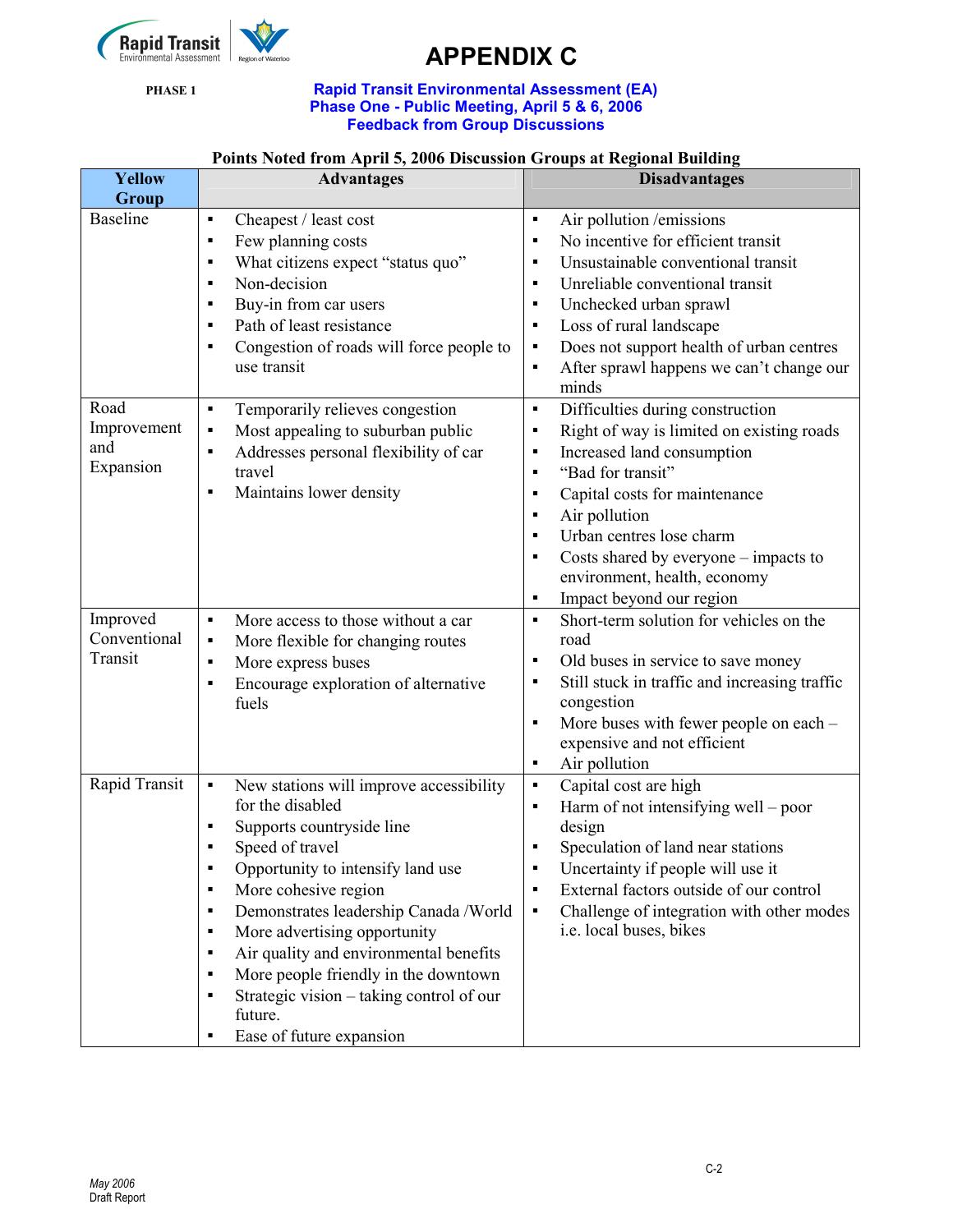

#### PHASE 1 **Rapid Transit Environmental Assessment (EA)** Phase One - Public Meeting, April 5 & 6, 2006 Feedback from Group Discussions

### Points Noted from April 5, 2006 Discussion Groups at Regional Building

| <b>Green</b>                                                        | <b>Advantages</b>                                                                                                                                                                                                                                                                                                                                                | <b>Disadvantages</b>                                                                                                                                                                                                                                                                                                                                                                                                                               |
|---------------------------------------------------------------------|------------------------------------------------------------------------------------------------------------------------------------------------------------------------------------------------------------------------------------------------------------------------------------------------------------------------------------------------------------------|----------------------------------------------------------------------------------------------------------------------------------------------------------------------------------------------------------------------------------------------------------------------------------------------------------------------------------------------------------------------------------------------------------------------------------------------------|
| Group<br><b>Baseline</b><br>Road<br>Improvement<br>and<br>Expansion | None<br>$\blacksquare$<br>Least planning<br>$\blacksquare$<br>May appear to save money initially<br>п<br>Easy to accomplish<br>п<br>None<br>$\blacksquare$<br>Moves people around a lot quicker<br>$\blacksquare$<br>where people want to go<br>Initial costs<br>$\blacksquare$<br>Easy to accomplish<br>×                                                       | Not enough urban growth<br>٠<br>No infilling<br>٠<br>No reurbanization in the cores<br>$\blacksquare$<br>Loss of green space<br>٠<br>Most air pollution<br>$\blacksquare$<br>No improvement in ridership<br>$\blacksquare$<br>Poor land use and environmentally<br>$\blacksquare$<br>unfriendly<br>Consumes green space<br>$\blacksquare$<br>More cars, more pollution, accidents, cost<br>٠<br>Difficult to accommodate transit<br>$\blacksquare$ |
|                                                                     | expansiveness<br>$\blacksquare$                                                                                                                                                                                                                                                                                                                                  | Increases number of vehicles<br>$\blacksquare$                                                                                                                                                                                                                                                                                                                                                                                                     |
| Improved<br>Conventional<br>Transit                                 | Overall improvement to transit system<br>$\blacksquare$<br>Most flexibility<br>$\blacksquare$<br>Increased ridership, may save money<br>$\blacksquare$<br>Improve bus frequency and<br>$\blacksquare$<br>dependability<br>Improve ridership<br>$\blacksquare$                                                                                                    | Doesn't increase transportation choice<br>$\blacksquare$<br>Doesn't attract commercial interest<br>$\blacksquare$<br>May be less cost effective<br>٠<br>More wear and tear on roads and more<br>п<br>pollution<br>Committed to one option only<br>$\blacksquare$<br>Won't encourage ridership<br>٠<br>Not exciting<br>$\blacksquare$                                                                                                               |
| Rapid<br>Transit                                                    | Reduces congestion<br>$\blacksquare$<br>Good for environment<br>$\blacksquare$<br>Improves livability<br>$\blacksquare$<br>Permanent corridor for long-term<br>$\blacksquare$<br>planning and infilling<br>High capability and accessibility<br>٠<br>Long-range planning possible<br>$\blacksquare$<br>Could have monorail above ground<br>٠<br>Is exciting<br>п | <b>Upfront</b> costs<br>$\blacksquare$<br>Need to convince people<br>٠<br>Limited initial ridership<br>п<br>Climate concerns<br>$\blacksquare$<br>Choosing permanent line, interaction with<br>٠<br>traffic                                                                                                                                                                                                                                        |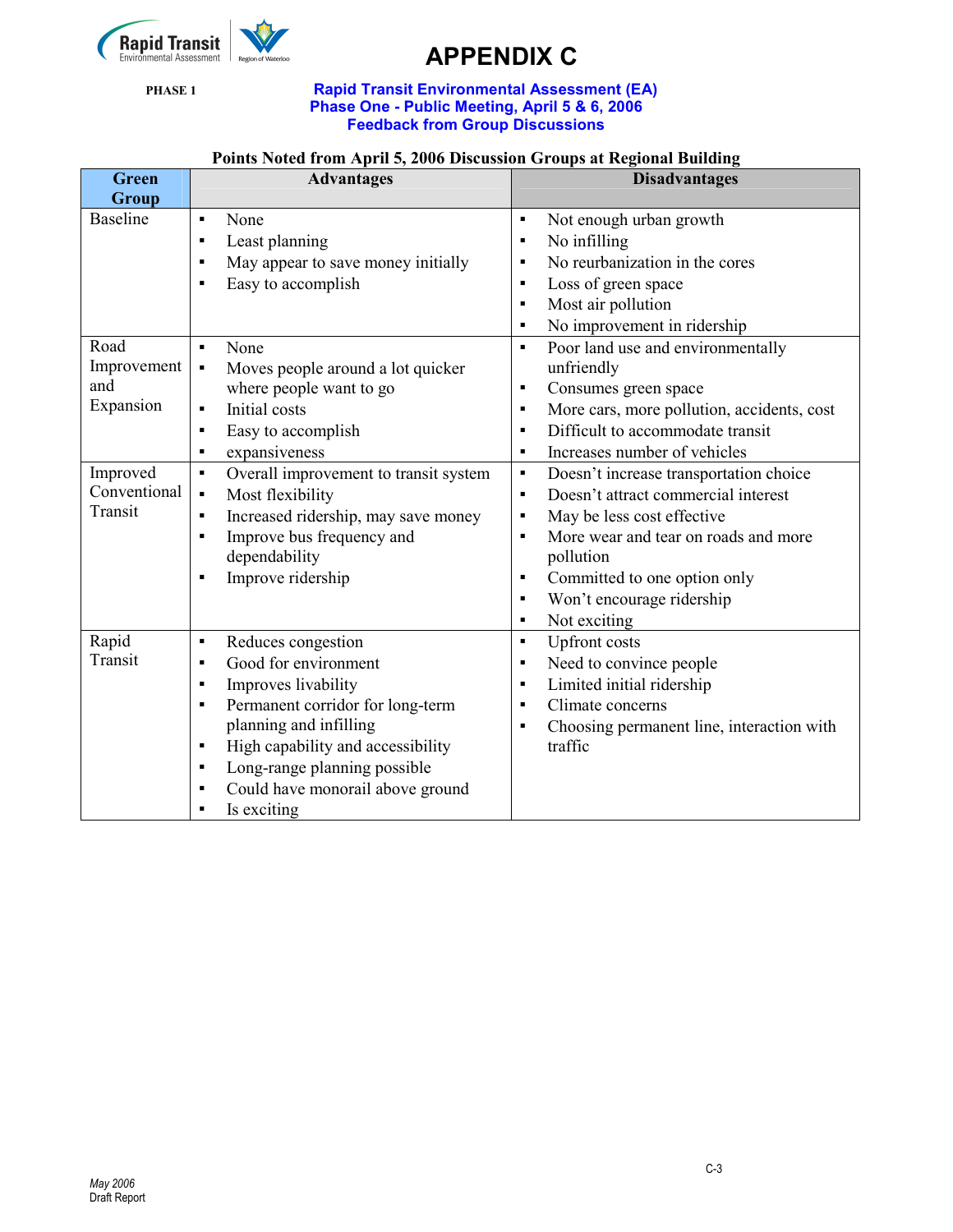

#### PHASE 1 **Rapid Transit Environmental Assessment (EA)** Phase One - Public Meeting, April 5 & 6, 2006 Feedback from Group Discussions

|  |  | <b>Points Noted from April 5, 2006 Discussion Groups at Regional Building</b> |
|--|--|-------------------------------------------------------------------------------|
|--|--|-------------------------------------------------------------------------------|

| Encourages continued urban sprawl        |
|------------------------------------------|
|                                          |
|                                          |
|                                          |
|                                          |
|                                          |
|                                          |
| Continuation of urban sprawl / doesn't   |
|                                          |
|                                          |
| Transportation problems will increase    |
|                                          |
| There needs to be a paradigm shift all   |
|                                          |
| Discourages growth of use of system      |
|                                          |
|                                          |
| Time-dated clean cars, smart cars,       |
|                                          |
|                                          |
| Doesn't offer competitive travel         |
|                                          |
|                                          |
| Core audience for economic sector        |
|                                          |
|                                          |
| Find out from each city what they want   |
|                                          |
| Need simultaneous process that deals     |
|                                          |
|                                          |
| Will it attract ridership, will it work? |
| What would get municipality, elected     |
|                                          |
|                                          |
|                                          |
|                                          |
|                                          |
| Doesn't significantly change driving     |
|                                          |
|                                          |
|                                          |
|                                          |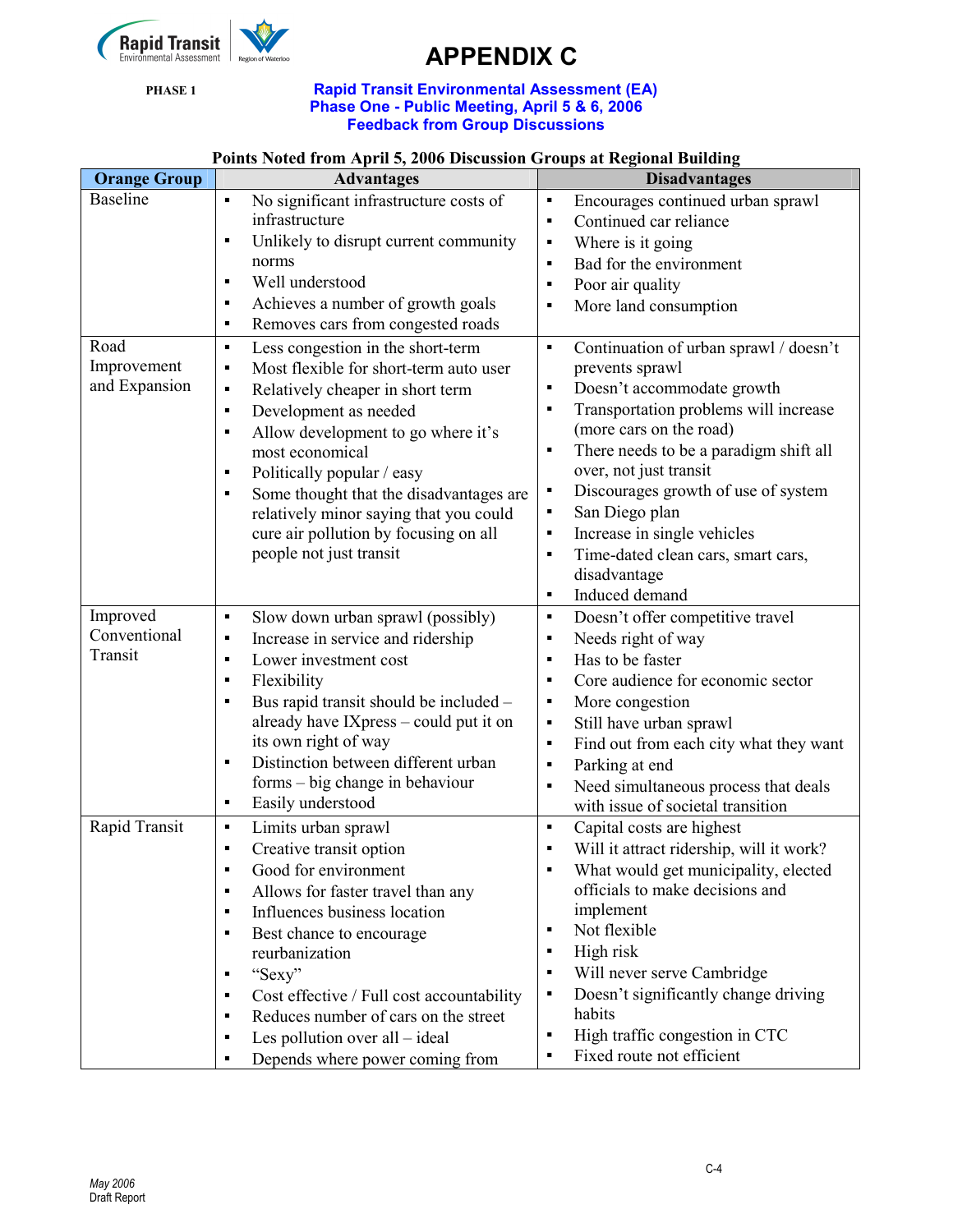

#### PHASE 1 **Rapid Transit Environmental Assessment (EA)** Phase One - Public Meeting, April 5 & 6, 2006 Feedback from Group Discussions

### Points Noted from April 5, 2006 Discussion Groups at Regional Building

| <b>Star Group</b>                         | <b>Discussion Points</b>                                                                                                                                                                                                                                                                                                                                                                                                                                                                                                                                                                                                                                                                                                                                                                                                                                                                                                                                                                                                                                                                                                                                                                                                                                                                                                                        |  |
|-------------------------------------------|-------------------------------------------------------------------------------------------------------------------------------------------------------------------------------------------------------------------------------------------------------------------------------------------------------------------------------------------------------------------------------------------------------------------------------------------------------------------------------------------------------------------------------------------------------------------------------------------------------------------------------------------------------------------------------------------------------------------------------------------------------------------------------------------------------------------------------------------------------------------------------------------------------------------------------------------------------------------------------------------------------------------------------------------------------------------------------------------------------------------------------------------------------------------------------------------------------------------------------------------------------------------------------------------------------------------------------------------------|--|
| General<br><b>Comments</b>                | Have to fix the bus system to make it a real alternative<br>$\blacksquare$<br>LRT requires a new culture<br>$\blacksquare$<br>Need to serve residents<br>$\blacksquare$<br>Implementation takes a long time, have to start planning now<br>$\blacksquare$<br>The current bus system is inflexible and takes too long<br>$\blacksquare$<br>Have to look at all technologies - taxis at the end of town, buses every five minutes<br>$\blacksquare$<br>Need more density to support frequent service – need to see cultural change<br>$\blacksquare$<br>The Regional Growth Management Strategy is a first step<br>$\blacksquare$<br>Rapid Transit is not just a technology but a whole set of policies<br>$\blacksquare$<br>Currently subsidizing roads use – have to reverse this<br>п<br>Transportation will affect development trends<br>$\blacksquare$<br>Greenbelt will stimulate a slot of development in Waterloo<br>٠<br>Sprawl will have major impacts (air, water, more transportation is needed, inefficient<br>$\blacksquare$<br>public transportation)<br>Could have intensification with other modes but much harder to do with les permanent<br>$\blacksquare$<br>modes<br>Should not try to force people to live where they don't want to<br>٠<br>Need incentives to shape development<br>п<br>Planning needs to have teeth<br>Е |  |
| <b>Comments on</b><br><b>Alternatives</b> | <b>Baseline</b><br>Already see problems of congestion and this will only continue<br><b>Improved bus system</b><br>Needs to be done as well as a rapid transit spine<br>٠<br>Lots of origin / destination<br>$\blacksquare$<br>Also need feeders<br>$\blacksquare$<br><b>Rapid Transit</b><br>Need to have a permanent rapid transit system<br>Lots of European cities started working when they were the size of Waterloo<br>п<br>Development will follow rapid transit<br>п<br>Have to integrate the whole city the rapid transit system<br>п                                                                                                                                                                                                                                                                                                                                                                                                                                                                                                                                                                                                                                                                                                                                                                                                 |  |
| Other<br><b>Comments</b>                  | Should establish chat room on the internet                                                                                                                                                                                                                                                                                                                                                                                                                                                                                                                                                                                                                                                                                                                                                                                                                                                                                                                                                                                                                                                                                                                                                                                                                                                                                                      |  |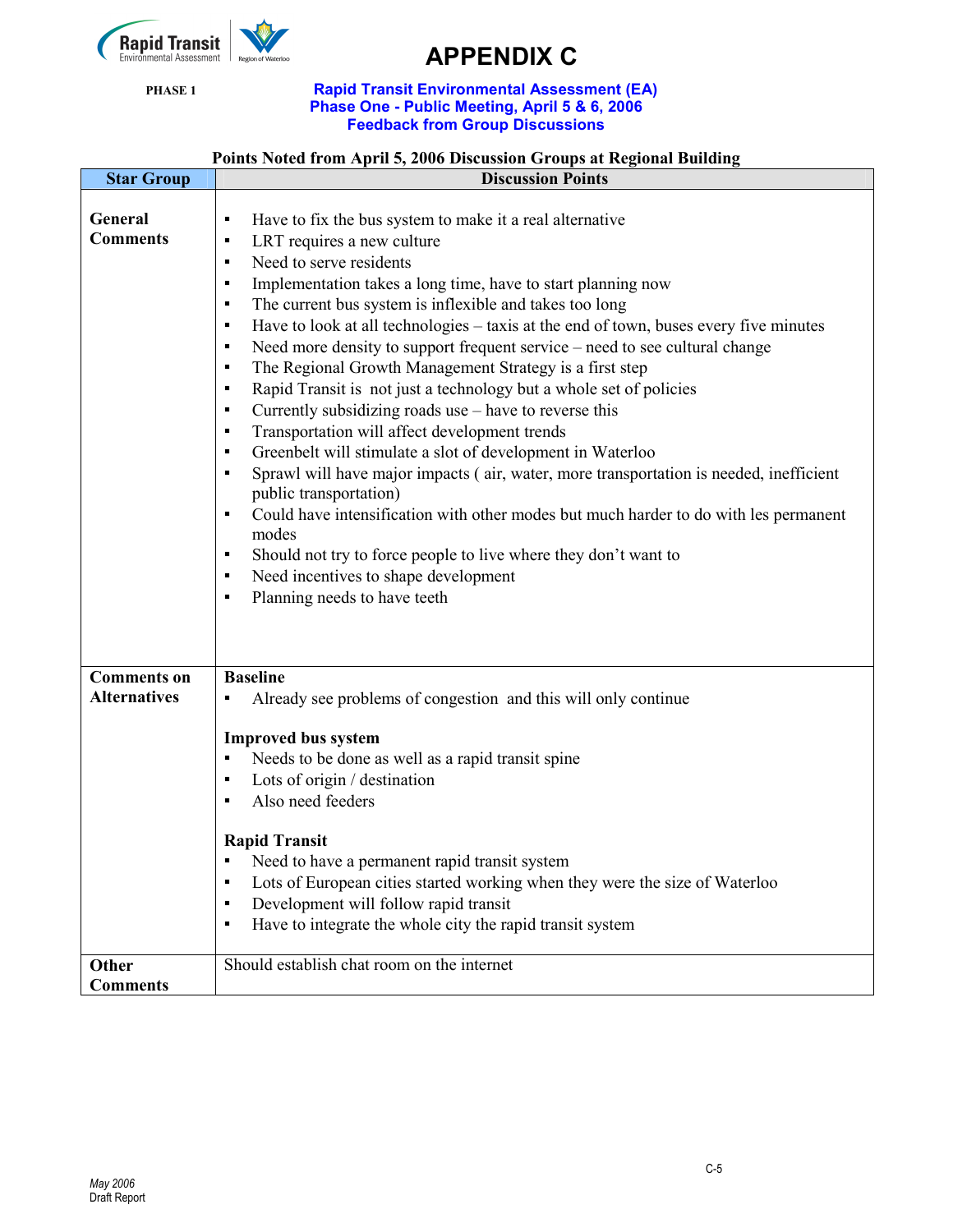

#### PHASE 1 **Rapid Transit Environmental Assessment (EA)** Phase One - Public Meeting, April 5 & 6, 2006 Feedback from Group Discussions

### Points Noted from April 6, 2006 Discussion Groups held in Cambridge

| <b>Group 1</b>  | $_{\rm{5}}$ and $_{\rm{6}}$ are $_{\rm{6}}$ and $_{\rm{7}}$ and $_{\rm{8}}$ are $_{\rm{9}}$ and $_{\rm{9}}$ and $_{\rm{10}}$ and $_{\rm{10}}$ and $_{\rm{11}}$<br><b>Advantages</b> | <b>Disadvantages</b>                                                                                             |
|-----------------|-------------------------------------------------------------------------------------------------------------------------------------------------------------------------------------|------------------------------------------------------------------------------------------------------------------|
| <b>Baseline</b> | Low cost / no effect on taxes                                                                                                                                                       | $\blacksquare$<br>Air pollution                                                                                  |
|                 | Permits freedom of choice<br>$\blacksquare$                                                                                                                                         | Traffic congestion<br>٠                                                                                          |
|                 | Known results<br>$\blacksquare$                                                                                                                                                     | Sprawl<br>$\blacksquare$                                                                                         |
|                 | Low impact<br>$\blacksquare$                                                                                                                                                        | Already failing<br>$\blacksquare$                                                                                |
|                 | No advantages<br>$\blacksquare$                                                                                                                                                     | Won't keep up with growth of region<br>٠                                                                         |
|                 | Supply and demand (cost)<br>$\blacksquare$                                                                                                                                          | Vulnerable to increase in oil prices<br>٠                                                                        |
|                 | Growth can be incremental<br>$\blacksquare$                                                                                                                                         | Increases health problem (costs as well)<br>$\blacksquare$                                                       |
|                 | No major disruption of neighbourhood<br>$\blacksquare$                                                                                                                              | Some questions why the Region needs to<br>$\blacksquare$                                                         |
|                 | structures                                                                                                                                                                          | intensify – why do we need growth?                                                                               |
| Road            | Less congestion<br>$\blacksquare$                                                                                                                                                   | Air pollution<br>$\blacksquare$                                                                                  |
| Improvement     | Permits freedom of living and working<br>$\blacksquare$                                                                                                                             | Larger parking lots<br>$\blacksquare$                                                                            |
| and             | Addresses immediate problem<br>٠                                                                                                                                                    | Does not solve problem – pushes it further<br>$\blacksquare$                                                     |
| Expansion       | Improved travel time<br>$\blacksquare$                                                                                                                                              | off with no alternatives to the auto                                                                             |
|                 | Increases accessibility<br>$\blacksquare$                                                                                                                                           | Slow traffic during construction                                                                                 |
|                 | Less cost than rapid transit<br>$\blacksquare$                                                                                                                                      | Never done – continually expanding<br>٠                                                                          |
|                 | Less impact on taxes<br>$\blacksquare$                                                                                                                                              | Must restrict it over time to protect farmland<br>$\blacksquare$                                                 |
|                 | Relatively slow expansion -<br>$\blacksquare$                                                                                                                                       | High operating costs<br>٠                                                                                        |
|                 | incremental                                                                                                                                                                         | Still leaving cars as primary mode<br>٠                                                                          |
|                 |                                                                                                                                                                                     | Isolating for low income - housing types<br>$\blacksquare$                                                       |
|                 |                                                                                                                                                                                     | May not keep $up$ – less space<br>$\blacksquare$                                                                 |
| Improved        | Shorter travel time<br>$\blacksquare$                                                                                                                                               | High cost<br>$\blacksquare$                                                                                      |
| Conventional    | Flexibility to many places<br>$\blacksquare$                                                                                                                                        | Congestion could still increase<br>٠                                                                             |
| Transit         | Flexible, gets people used to leaving<br>$\blacksquare$                                                                                                                             | Emissions could increase<br>$\blacksquare$                                                                       |
|                 | cars at home if routes are improved                                                                                                                                                 | Traffic and exhaust<br>$\blacksquare$                                                                            |
|                 | Part of bigger transportation strategy<br>$\blacksquare$                                                                                                                            | Smaller users (no statistics)<br>٠                                                                               |
|                 | Better service = more potential riders<br>٠                                                                                                                                         | Unknown acceptance<br>$\blacksquare$                                                                             |
|                 | Build routes to build ridership<br>$\blacksquare$                                                                                                                                   | Won't move people as efficiently (no<br>$\blacksquare$                                                           |
|                 | Less cost compared to rapid transit<br>$\blacksquare$                                                                                                                               | dedicated lanes)                                                                                                 |
|                 | Walk before we run<br>$\blacksquare$                                                                                                                                                | Won't get people out of cars<br>٠                                                                                |
|                 | More express buses needed<br>$\blacksquare$<br>$\blacksquare$                                                                                                                       | People don't want to use conventional buses<br>٠<br>Need to keep statistics on travel patterns<br>$\blacksquare$ |
|                 | Shuttle services, more flexibility<br>Different structure<br>٠                                                                                                                      |                                                                                                                  |
|                 | Build ridership first<br>$\blacksquare$                                                                                                                                             |                                                                                                                  |
| Rapid Transit   | Least travel time<br>$\blacksquare$                                                                                                                                                 | May not serve other areas as well<br>$\blacksquare$                                                              |
|                 | Higher speed<br>٠                                                                                                                                                                   | Highest cost including maintenance<br>٠                                                                          |
|                 | Low operating costs<br>$\blacksquare$                                                                                                                                               | Lack of flexibility<br>٠                                                                                         |
|                 | Serve area that it goes through<br>$\blacksquare$                                                                                                                                   | Dependent on concentration of jobs<br>٠                                                                          |
|                 | Sexy<br>$\blacksquare$                                                                                                                                                              | Difficult to attract riders offline<br>$\blacksquare$                                                            |
|                 | Better use of facilities and corridor<br>п                                                                                                                                          | Unknown acceptance / Lack of public<br>٠                                                                         |
|                 | Improves land use around the line<br>$\blacksquare$                                                                                                                                 | perception of a problem                                                                                          |
|                 | Housing density most efficient<br>$\blacksquare$                                                                                                                                    | Requires secondary links to bus based or cars<br>$\blacksquare$                                                  |
|                 | Doesn't have to compete with traffic<br>$\blacksquare$                                                                                                                              | Commuting path inconsistency with route<br>٠                                                                     |
|                 | High potential for ridership<br>٠                                                                                                                                                   | Other areas have higher need<br>٠                                                                                |
|                 |                                                                                                                                                                                     | Loss of small town atmosphere by growth)<br>$\blacksquare$                                                       |